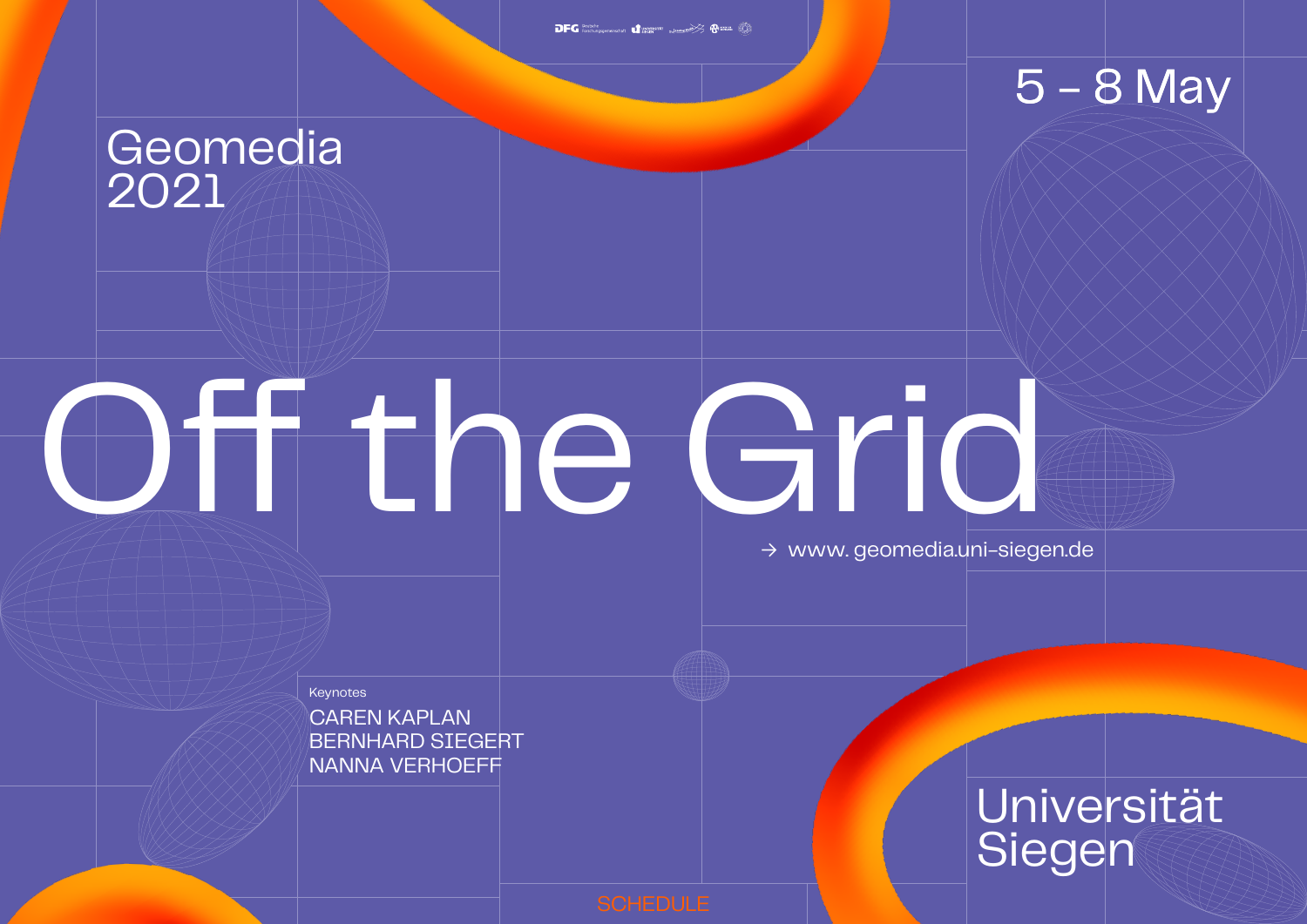## Wednesday, 5 May

#### Zoom Stream 3

nd Spaces: On address grids of onal media **H DHALIWAL** 

uare One. Urban Modelling and/as Gaming

re as ideological Service. A special kind of velopment at Hermannplatz ERI, DIANA LUCAS-DROGAN

| 10:00am<br>$\rightarrow$ 11:15am | <b>Conference Stream</b><br><b>OA: Opening Address</b>                                                                                  |                                                                                                                                                                                                                                              |                                                                |
|----------------------------------|-----------------------------------------------------------------------------------------------------------------------------------------|----------------------------------------------------------------------------------------------------------------------------------------------------------------------------------------------------------------------------------------------|----------------------------------------------------------------|
| 11:15am<br>$\rightarrow$ 11:45am | <b>CB1: Coffee Break</b>                                                                                                                |                                                                                                                                                                                                                                              |                                                                |
| 11:45am<br>$\rightarrow$ 1:00pm  | <b>T1S1: Mapping Environments</b><br>Stream 1<br>THEMATIC PANEL (INDIVIDUAL PROPOSALS)                                                  | Zoom<br>Zoom   T2S1: Disconnection<br><b>Stream 2</b><br>THEMATIC PANEL (INDIVIDUAL PROPOSALS)                                                                                                                                               |                                                                |
|                                  | Re-locating the Island: The Smartphone's Revolution<br>RAYNER GARCÍA HERNÁNDEZ                                                          | <b>Dead Spots</b><br><b>LEA PAULA ZIEROTT</b>                                                                                                                                                                                                |                                                                |
|                                  | Going off grid but staying on track? On the technonatures<br>of 'hike&flyers' in the alpine space<br><b>KARINA KIRSTEN</b>              | Incorporating the Swedish tourism sector in crisis<br>management and communication - methods and<br>strategies for preparedness and collaboration in rural areas<br>LENA GRIP, LOTTA BRAUNERHILEM, FREDRIK HOPPSTADIUS, LINDA RYAN BENGTSSON |                                                                |
|                                  |                                                                                                                                         | Where do people withdraw from digital media?<br>A Bourdieusian study of the taste for disconnection<br>KARIN FAST, JOHAN LINDELL, ANDRÉ JANSSON                                                                                              |                                                                |
| $100$ pm<br>$\rightarrow$ 2:30pm | <b>LB1: Lunch Break</b>                                                                                                                 |                                                                                                                                                                                                                                              |                                                                |
| 2:30pm<br>$\rightarrow$ 3:45pm   | <b>T1S2: Urban Aesthetics</b><br>Zoom<br>Stream 1<br>THEMATIC PANEL (INDIVIDUAL PROPOSALS)                                              | <b>T2S2: Mobile Socialities I</b><br>Zoom<br><b>Stream 2</b><br><b>THEMATIC PANEL</b>                                                                                                                                                        | <b>THEMATIC PANEL</b>                                          |
|                                  | Tele-Mobilities. TV Circuits in Italian Transportation Hubs: a<br>Route Towards Alternative Media Geographies?<br><b>EMILIANO ROSSI</b> | Digitizing desires: immobile mobility and social media in<br>southeast Turkey<br>ELISABETTA COSTA                                                                                                                                            | Symbols ar<br>computatio<br><b>RANJODH SING</b>                |
|                                  | The Digital Divide<br>JOAO ENXUTO, ERICA LOVE                                                                                           | <b>Mobility Fetishism</b><br><b>ERIKA POLSON</b>                                                                                                                                                                                             | <b>Back to Sq</b><br><b>Strategic G</b><br><b>JACOB BIRKEN</b> |
|                                  | Trash Cacheing: Video Surveillance of Waste Around Palermo<br><b>JAN STALLINGS DELOZIER</b>                                             | Communication technologies of work: a question of time<br>and space<br><b>MAGNUS ANDERSSON</b>                                                                                                                                               | Architectur<br>project dev<br><b>NILOUFAR TAJE</b>             |
|                                  |                                                                                                                                         |                                                                                                                                                                                                                                              |                                                                |



#### A City is not a Grid?!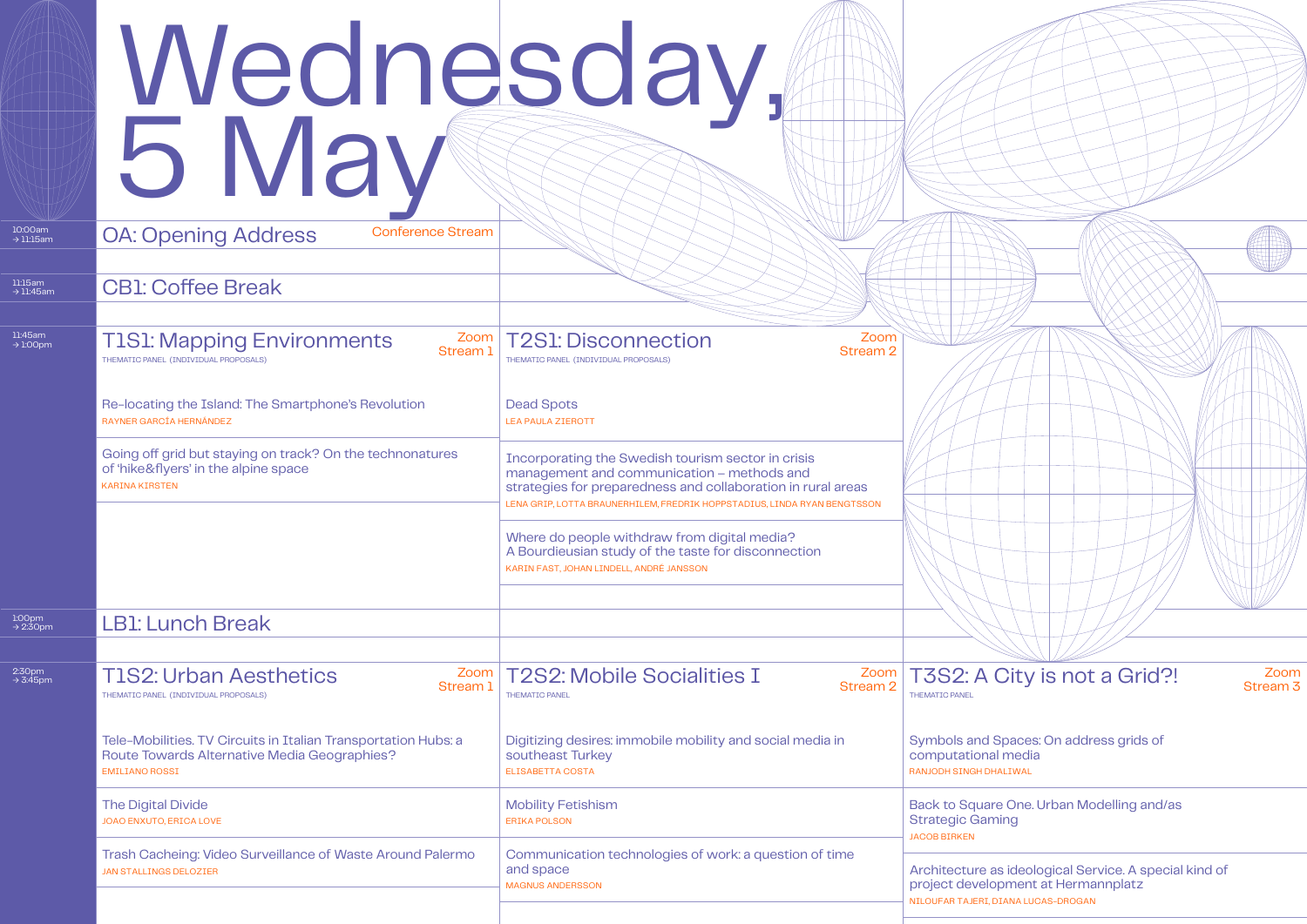|                                |                                                                                                                                                                                                                                                                 | <b>Distributing Smartphones to Homeless People:</b><br>A critical view<br><b>DAVID LOWIS</b> | <b>Filling the Ga</b><br>Software<br><b>SEBASTIAN RAND</b> |
|--------------------------------|-----------------------------------------------------------------------------------------------------------------------------------------------------------------------------------------------------------------------------------------------------------------|----------------------------------------------------------------------------------------------|------------------------------------------------------------|
| 3:45pm<br>→ 4:15pm             | <b>CB2: Coffee Break</b>                                                                                                                                                                                                                                        |                                                                                              |                                                            |
| 4:15pm<br>→ 5:30pm             | Zoom<br><b>T1S3: Geomedia Histories</b><br><b>Stream 1</b><br><b>THEMATIC PANEL</b><br><b>Geomedia Histories</b><br>KARIN FAST, PABLO ABEND, SCOTT MCQUIRE, JOLYNNA SINANAN, LARISSA HJORTH,<br>JOAN RAMON RODRIGUEZ-AMAT, CORNELIA BRANTNER, TRISTAN THIELMANN |                                                                                              |                                                            |
|                                | The city without qualities: From systems theory to<br>platform urbanism<br><b>SCOTT MCQUIRE</b>                                                                                                                                                                 |                                                                                              |                                                            |
|                                | Still at home? Intimate geomedia histories and changing<br>politics of practice<br>JOLYNNA SINANAN, LARISSA HJORTH                                                                                                                                              |                                                                                              |                                                            |
|                                | Geomediatization of public spheres: A space genealogy<br>for emerging datafied societies<br>JOAN RAMON RODRIGUEZ-AMAT, CORNELIA BRANTNER                                                                                                                        |                                                                                              |                                                            |
|                                | Bundling and unbundling geomedia: An historic<br>genealogy of a diverse set of cultural techniques<br><b>TRISTAN THIELMANN</b>                                                                                                                                  |                                                                                              |                                                            |
| 5:30pm<br>$\rightarrow$ 6:00pm | <b>CB3: Coffee Break</b>                                                                                                                                                                                                                                        |                                                                                              |                                                            |
| 6:00pm<br>→ 7:30pm             | K1: Keynote 1 - Staying with the Grid:<br>The Limits of Geographical Knowledge and Its Technics<br><b>CAREN KAPLAN</b>                                                                                                                                          | Conference<br><b>Stream</b>                                                                  |                                                            |
| 8:00pm                         | <b>Informal Get-Together in SpatialChat</b>                                                                                                                                                                                                                     |                                                                                              |                                                            |
|                                |                                                                                                                                                                                                                                                                 |                                                                                              |                                                            |
|                                |                                                                                                                                                                                                                                                                 |                                                                                              |                                                            |

#### aps. Grids as Formats in Urban Planning

#### **ERATH**

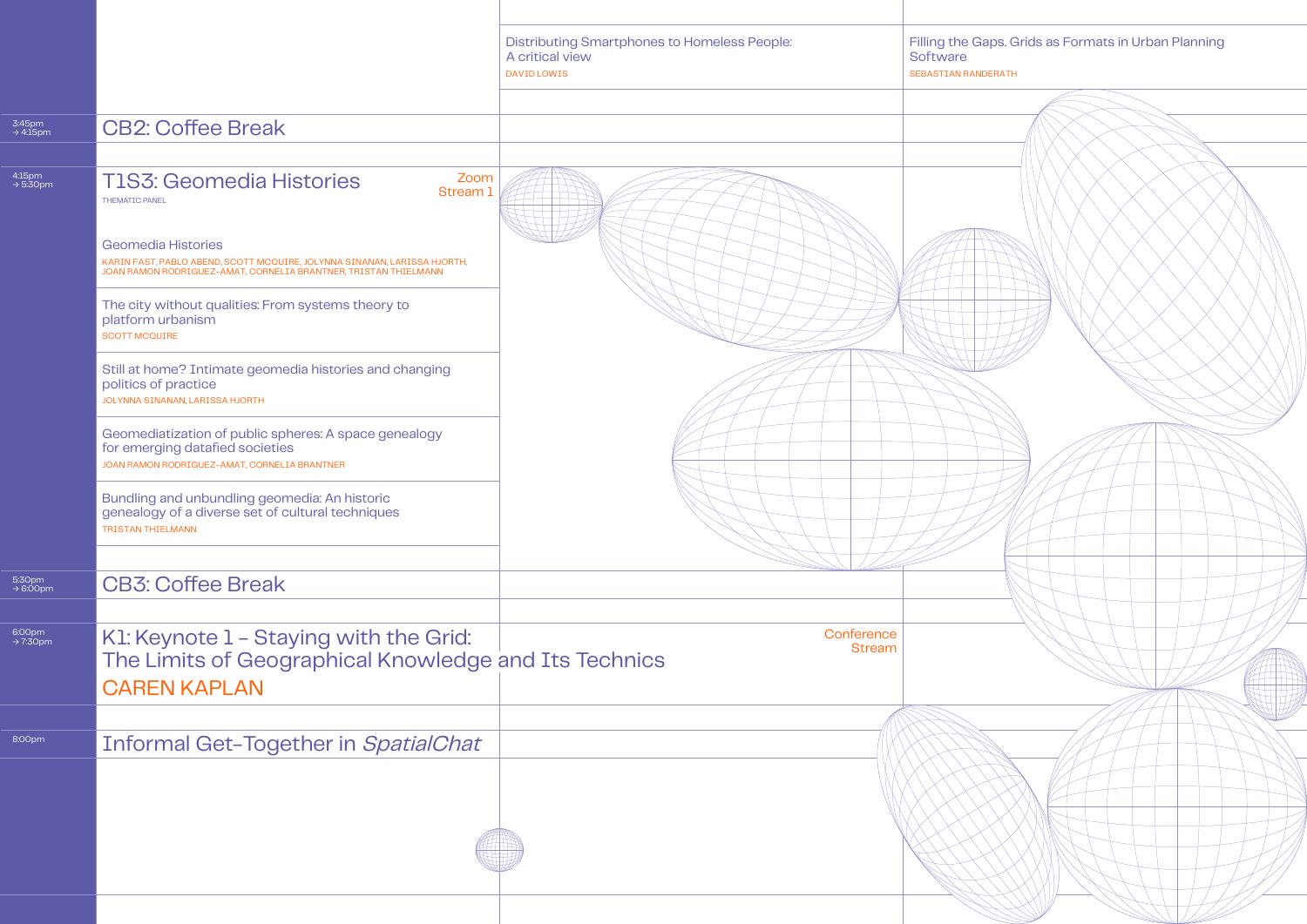## Thursday, 6 May

10:00am<br>→ 11:15am

11:45am<br> $\rightarrow$  1:00pm

| 10:00am<br>$\rightarrow$ 11:15am | <b>T1S4: Place-making</b><br>Stream 1<br>THEMATIC PANEL (INDIVIDUAL PROPOSALS)                                                                   | <sup>Zoom</sup>   T2S4: Mobile Socialities II<br>Zoom<br>Stream <sub>2</sub><br><b>THEMATIC PANEL</b>                        | <b>T3S4:Lo</b><br>Ethnogr<br>THEMATIC PANEL (IN                                         |
|----------------------------------|--------------------------------------------------------------------------------------------------------------------------------------------------|------------------------------------------------------------------------------------------------------------------------------|-----------------------------------------------------------------------------------------|
|                                  | Bohemian lifestyle migrants, sustainability and the making<br>of places off the grid<br><b>EMILIA LJUNGBERG</b>                                  | Imagining Everest: Locative media and the work of tourism<br><b>JOLYNNA SINANAN</b>                                          | <b>Field Researd</b>                                                                    |
|                                  | Contested meanings in entangled spaces: The insitu<br>perception of public places by social media users                                          | Moving without: Figures of (im)mobility without mobile media<br><b>MAREN HARTMANN</b>                                        | UDITH WILLKOM<br>Recording sti                                                          |
|                                  | KATJA KAUFMANN, TABEA BORK-HÜFFER, ANDREAS KOLLERT, NIKLAS GUDOWSKY,<br><b>MARTIN RUTZINGER</b>                                                  | <b>Transported Immobility</b><br><b>ANNETTE HILL</b>                                                                         | <b>JOOHON CHAE</b><br><b>Research wit</b>                                               |
|                                  | I'm here! Conspicuous geomedia practices and the<br>reproduction of social positions on social media<br>JOHAN LINDELL, ANDRÉ JANSSON, KARIN FAST | Third Space Walks. Flanerie in virtual and material spaces<br>of cities<br>MIRJANA MITROVIC                                  | The camera a                                                                            |
|                                  |                                                                                                                                                  |                                                                                                                              | On developm                                                                             |
| 11:15am<br>$\rightarrow$ 11:45am | <b>CB4: Coffee Break</b>                                                                                                                         |                                                                                                                              |                                                                                         |
| 11:45am<br>$\rightarrow$ 1:00pm  |                                                                                                                                                  | T2S5: Local spaces of play:<br>Zoom<br>Stream <sub>2</sub><br>Geographies of sexual<br>social media<br><b>THEMATIC PANEL</b> | <b>T3S5: Lo</b><br>Practice<br><b>DISCUSSION FORUM</b><br>Off the Grid?<br>Practice Bey |
|                                  |                                                                                                                                                  | Cinnamon buns and bruises: Play on the edge of a Swedish<br>web-based kink community<br><b>JENNY SUNDÉN</b>                  |                                                                                         |
|                                  |                                                                                                                                                  | Estonian libertines' kinky locations and digital placemaking<br>practices<br><b>KATRIN TIIDENBERG</b>                        |                                                                                         |
|                                  |                                                                                                                                                  | Pine trees, saunas and penises: Naked Finland as geomedia<br>SUSANNA PAASONEN, MARIA VIHLMAN                                 |                                                                                         |
|                                  |                                                                                                                                                  |                                                                                                                              |                                                                                         |



#### ocating Media: aphy as Practice

T<br>DIVIDUAL PROPOSALS)

h Off the Grid

udio as inscription device

hout language

as a focusing medium: ents of the Finnish passport

#### ocating Media: + Approaches

Into the Wild? The Possibilities of ond Praxeology

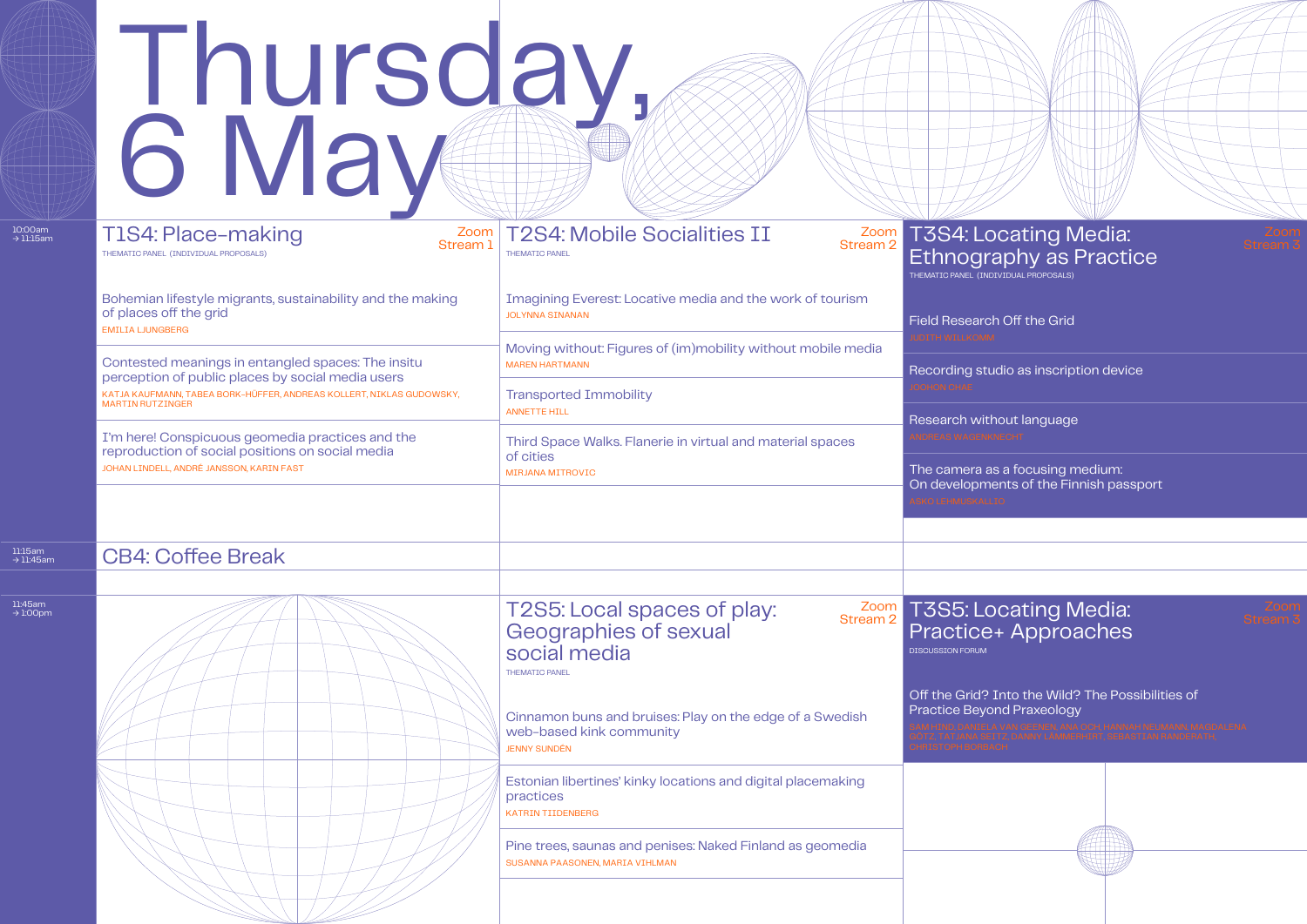| 1:00pm<br>$\rightarrow$ 2:30pm | <b>LB2: Lunch Break</b>                                                                                                                                                    |                                                                                                                                                                                               |                                                                      |
|--------------------------------|----------------------------------------------------------------------------------------------------------------------------------------------------------------------------|-----------------------------------------------------------------------------------------------------------------------------------------------------------------------------------------------|----------------------------------------------------------------------|
| 2:30pm<br>→ 3:45pm             | Zoom<br><b>T1S6: Theoretical Engagement</b><br>Stream 1<br><b>With the Grid</b><br>THEMATIC PANEL (INDIVIDUAL PROPOSALS)                                                   | T2S6: The Pandemic<br>Zoom<br>Stream 2<br>and the Grid<br>THEMATIC PANEL (INDIVIDUAL PROPOSALS)                                                                                               | <b>T3S6: Loc</b><br>Socio-Inf<br><b>THEMATIC PANEL</b>               |
|                                | Infrastructure as ritual<br><b>RONJA TRISCHLER</b>                                                                                                                         | "Switching Grids" - Young Adults' Practices of Mediating Life<br>During the COVID-19 Pandemic<br>CHRISTOPH MICHAEL STRAGANZ, BELINDA MAHLKNECHT, KATJA KAUFMANN,<br><b>TABEA BORK-HUEFFER</b> | <b>The Practice Tu</b><br>Socio-Informat<br><b>OLKER WULF, GUNNA</b> |
|                                | Mesh as/versus the Grid:<br><b>Digital Infrastructural Entanglements</b><br><b>RORY SOLOMON</b><br>The persistent appropriateness of grids for geomedia                    | "This is already completely impossible". Polish students on<br>attempts to limit media technology usage in the tenth month<br>of the pandemic<br>KATARZYNA KOPECKA-PIECH                      |                                                                      |
|                                | <b>ERIC LOSANG</b>                                                                                                                                                         | Contested urban places: The "Andräviertel" in Salzburg<br>between lock-down, insider's tip and overtourism<br>CHRISTINE LOHMEIER, HELENA ATTENEDER, MICHAELA JAHN                             |                                                                      |
| 3:45pm<br>$\rightarrow$ 4:15pm | <b>CB5: Coffee Break</b>                                                                                                                                                   |                                                                                                                                                                                               |                                                                      |
| 4:15pm<br>→ 5:30pm             | <b>T1S7: Critical Making as</b><br>Zoom<br>Stream 1<br>Off-the-Grid Pedagogy<br><b>DISCUSSION FORUM</b>                                                                    | <b>T2S7: Geomedia Communities</b><br>Zoom<br><b>Stream 2</b><br>THEMATIC PANEL (INDIVIDUAL PROPOSALS)                                                                                         | T3S7: Loc<br>Linguistik<br><b>THEMATIC PANEL</b>                     |
|                                | Chair                                                                                                                                                                      | Escaping and embracing 'social grids' through TikTok<br><b>ANDREAS SCHELLEWALD</b>                                                                                                            | Praxeologien: S                                                      |
|                                | <b>RORY SOLOMON</b>                                                                                                                                                        | Geomedia communities: cultures of enthusiasm and<br>poly-mediated practice<br>MIKE DUGGAN, CRISTINA A. G. KIMINAMI                                                                            | – Medien in den                                                      |
|                                |                                                                                                                                                                            | Modifying the Grid - Community Map-Making in Online Games<br><b>ARVID KAMMLER</b>                                                                                                             |                                                                      |
| 5:30pm<br>$\rightarrow$ 6:00pm | <b>CB6: Coffee Break</b>                                                                                                                                                   |                                                                                                                                                                                               |                                                                      |
| 6:00pm<br>→ 7:30pm             | K2: Keynote 2 - Doing the Distance:<br>Screening Mobility, Performing Presence, and Designing Contours<br>of Connection in (Post-)Pandemic Cities<br><b>NANNA VERHOEFF</b> | Conference<br><b>Stream</b>                                                                                                                                                                   |                                                                      |
| 8:00pm                         | Film Screening "The Price of Paradise" via Vimeo                                                                                                                           | 9:45pm Discussion with dire<br>$\rightarrow$                                                                                                                                                  |                                                                      |
|                                |                                                                                                                                                                            |                                                                                                                                                                                               |                                                                      |

#### T3S6: Locating Media: Socio-Informatics

#### Turn and its Relevancy for Research in natics



### T3S7: Locating Media:

Praxeologien: Sprache in den Medienwissenschaften – Medien in den Sprachwissenschaften



#### Film Screening "The Paradise" via Vineotor Bettina Borgfeld in Zoom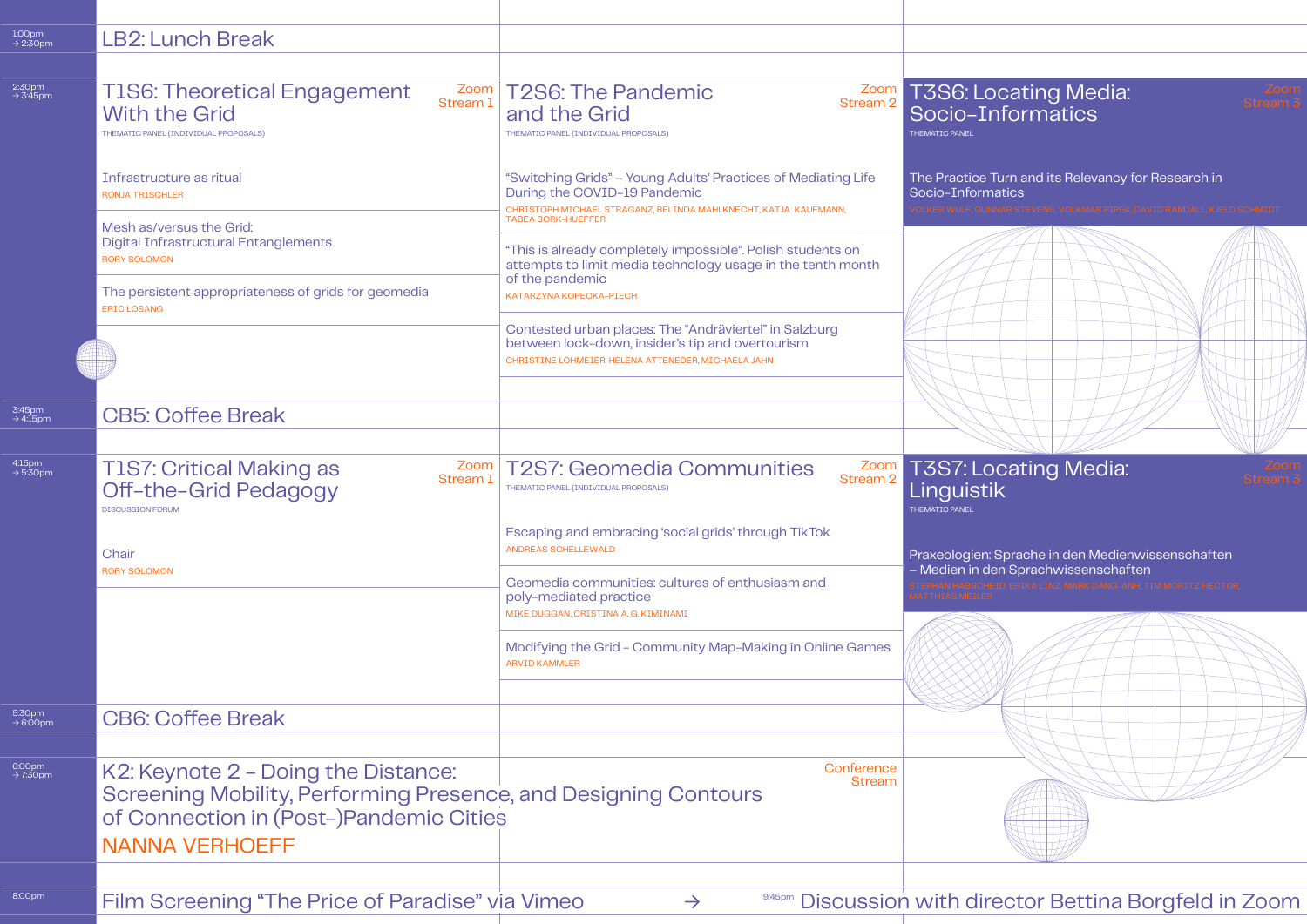| 10:00am<br>$\rightarrow$ 11:15am | <b>T1S8: Touristic Media</b><br><b>Mediated Tourism</b><br><b>THEMATIC PANEL</b>                                                   | Zoom<br>Stream 1                                              | Zoom<br><b>T2S8: Politics of Geomedia</b><br>Stream 2<br>THEMATIC PANEL (INDIVIDUAL PROPOSALS)                                                                     | <b>T3S8: L</b><br><b>Ethnolo</b><br><b>Locating Sha</b>      |
|----------------------------------|------------------------------------------------------------------------------------------------------------------------------------|---------------------------------------------------------------|--------------------------------------------------------------------------------------------------------------------------------------------------------------------|--------------------------------------------------------------|
|                                  | Practices of dis-connecting. Tourism off the grid<br><b>GABRIELE SCHABACHER</b>                                                    |                                                               | Bodies that Betray: EU's Corporeal Borders<br><b>AZADEH AKBARI</b>                                                                                                 | THEMATIC PANEL<br>Who owns sl                                |
|                                  | <b>Anchoring Fiction in Place</b><br>ELISABETH SOMMERLAD, JULIA VAN LESSEN                                                         |                                                               | The political performances of mapping media: Considerations<br>of participatory mapping from an Object-Orientated-Ontology<br>perspective<br><b>FRANCIS HARVEY</b> | <b>Mimetic Coc</b><br><b>ANNA BRUS</b><br><b>Locating Am</b> |
|                                  | In-Game Tourism. Exploring the geography of digital games<br><b>PABLO ABEND</b>                                                    |                                                               |                                                                                                                                                                    | 'so-called sh<br><b>CORA BENDER</b>                          |
|                                  |                                                                                                                                    |                                                               |                                                                                                                                                                    | <b>Honest Liars.</b><br>and its Expor<br><b>EHLER VOSS</b>   |
| 11:15am<br>$\rightarrow$ 11:45am | <b>CB7: Coffee Break</b>                                                                                                           |                                                               |                                                                                                                                                                    |                                                              |
| 11:45am<br>$\rightarrow$ 1:00pm  | <b>T1S9: Imaginaries</b><br>THEMATIC PANEL (INDIVIDUAL PROPOSALS)                                                                  | $\begin{array}{c} \text{Zoom} \\ \text{Stream 1} \end{array}$ | T2S9: Algorithmicity<br>Zoom<br>Stream <sub>2</sub><br>THEMATIC PANEL (INDIVIDUAL PROPOSALS)                                                                       | <b>T3S9:L</b><br>Literatu<br>THEMATIC PANEL + II             |
|                                  | Imagining 'Off the Grid'<br><b>CLARA MARIE WIEGHORST</b>                                                                           |                                                               | Spatial construction and algorithmicity - The method of<br>hashtag analysis in spatial education<br>CHRISTIAN DORSCH, CHRISTINA REITHMEIER                         | Das Ende de<br>PHILIPP GOLL. JO,                             |
|                                  | On the Road, and Off the Grid: Escapism, Transgression and<br><b>Identity in the American Road Movie</b><br><b>JOERN LANGHORST</b> |                                                               | The algorithms behind geomedia technologies: a field between<br>movement and social mobility<br><b>INGA GRYL, HELENA ATTENEDER</b>                                 | <b>Zwischen Si</b><br>Bildungsland                           |
|                                  | Space, Memory and Branding in Disneyland<br>ANA CAROLINA ALMEIDA SOUZA                                                             |                                                               | Whose Love is AI for? The networked body and multiple<br>masculinities in Chinese child-rearing robots<br>YAN YUAN, LIN ZHU                                        | <b>GREGOR KANITZ</b><br>$\rightarrow$ This session will      |
|                                  |                                                                                                                                    |                                                               |                                                                                                                                                                    |                                                              |
| 1:00pm<br>$\rightarrow$ 2:30pm   | LB3: Lunch Break                                                                                                                   |                                                               |                                                                                                                                                                    |                                                              |



#### ocating Media: gy  $i$ manism I

hamanism? operation between El Loko and Joseph Beuys

erican Shamanism. Spirit Mediums and amans' between regeneration and violence

. About the Ambivalences of Magical Trickery sure

#### ocating Media: rwissenschaft

**IDIVIDUAL PRESENTATION** 

#### s Goldenen Zeitalters

tzordnung und Automobilität. Ischaften der Gegenwartsliteratur

l extend into the lunch break and end at 1:30pm

## Friday, 7 May

 $10:00$ an<br> $\rightarrow 11:15a$ 

 $11:45$ am<br> $\rightarrow 1:00$ pi

 $1:00$ pm<br> $\rightarrow$  2:30r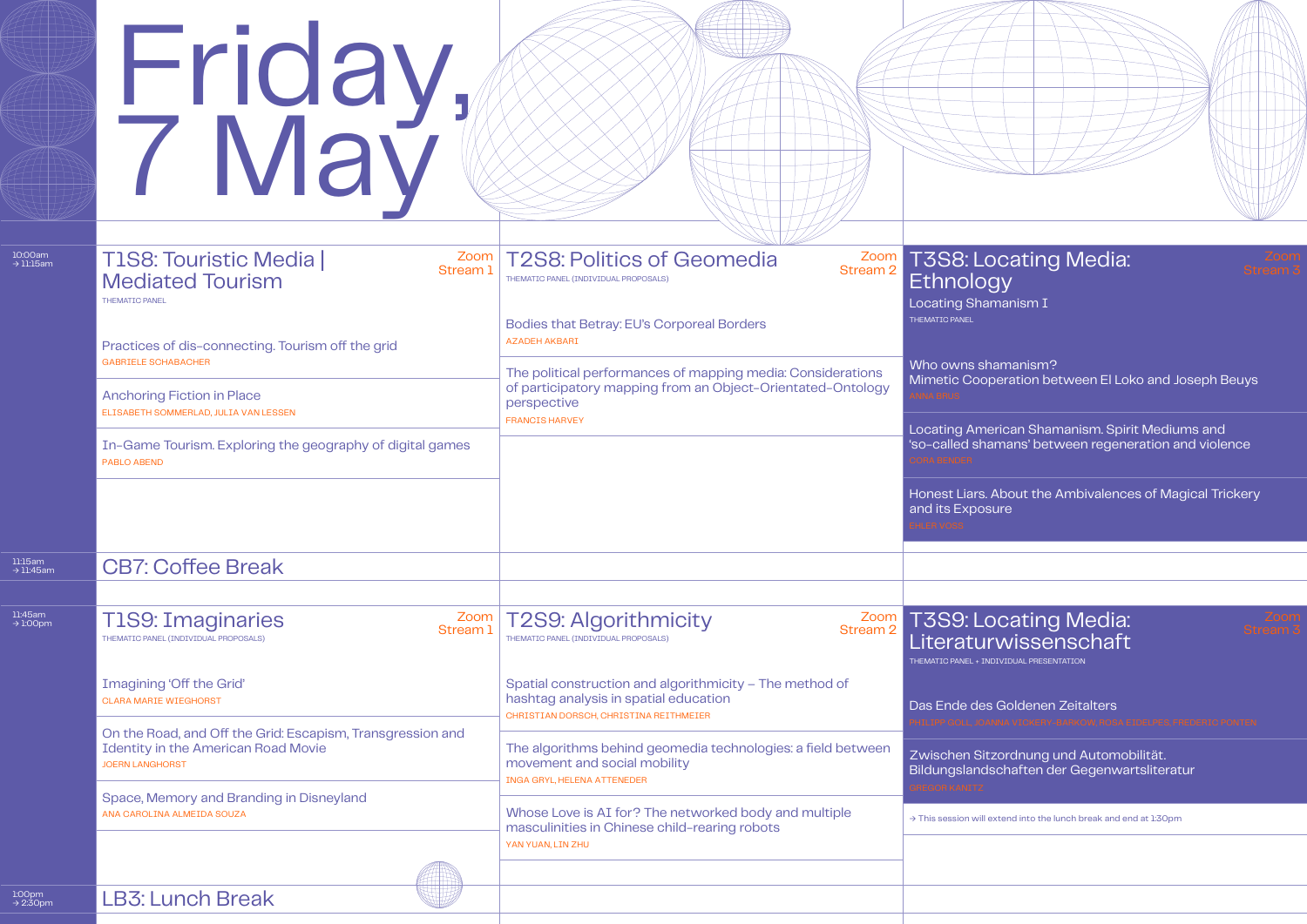| $2:30$ pm<br>$\rightarrow 3:45$ pm | Zoom<br>Stream 1<br><b>TISIO: Portals, Patterns,</b><br>and Private Spaces:<br>The Platformisation of                                                                        | <b>T2S10: Disruption/Resistance</b><br>Zoom  <br>Stream 2<br>THEMATIC PANEL (INDIVIDUAL PROPOSALS)              | <b>T3S10: Locatir</b><br>Ethnology<br>Locating Shamanism II                         |
|------------------------------------|------------------------------------------------------------------------------------------------------------------------------------------------------------------------------|-----------------------------------------------------------------------------------------------------------------|-------------------------------------------------------------------------------------|
|                                    | Automobility?<br><b>DISCUSSION FORUM</b>                                                                                                                                     | Off the Grid: Media Scarcity in an Age of Media Abundance<br><b>GREG ELMER</b>                                  | THEMATIC PANEL                                                                      |
|                                    | <b>Discussants</b>                                                                                                                                                           | <b>Black Box vs. Black Bloc</b><br>RENÉE RIDGWAY                                                                | Drawing on Drums.<br>Michael Oppitz in Dialog<br><b>ICHAEL OPPITZ, PHILIPP GOLL</b> |
|                                    | STEPHANIE SHERMAN, SILKE ZIMMER-MERKLE, LUIS ALVAREZ LEÓN,<br>DEBBIE HOPKINS, WEIQIANG LIN, ROWAN WILKEN<br><b>Chairs</b><br>SAM HIND, MAX KANDERSKE, FERNANDO VAN DER VLIST | Disrupting the Grid: Geomedia Innovators of Burma<br>YUNG AU, KO HTWE                                           | (Dis)Entangling Spider I<br>NJA DRESCHKE, MICHAELA SCH                              |
| $3:45$ pm<br>$\rightarrow 4:15$ pm | <b>CB8: Coffee Break</b>                                                                                                                                                     |                                                                                                                 |                                                                                     |
| $4:15$ pm<br>$\rightarrow 5:30$ pm | <b>T1S11: Affective Geomedia</b><br>Stream 1<br>THEMATIC PANEL (INDIVIDUAL PROPOSALS)                                                                                        | Zoom   T2S11: Infrastructure<br>Zoom  <br>Stream 2<br>THEMATIC PANEL (INDIVIDUAL PROPOSALS)                     | <b>T3S11: Locatin</b><br>Theory<br><b>DISCUSSION FORUM</b>                          |
|                                    | Blurring the grid: high-resolution sensibilities and fuzzy urban<br>practices towards alternative urban commoning<br><b>LUCIA JALON OYARZUN</b>                              | Neoliberal cartography: A visual-semiotic analysis of<br>three navigation apps<br><b>IGAL BAUM, RIVKA RIBAK</b> | <b>Discussants</b><br>ULIA BEE. CAROLIN GERLITZ                                     |
|                                    | Interfacing the affective city. Urban affective sensing between<br>algorithmic governance and data activism<br><b>TIMO KAERLEIN</b>                                          | Privacy after Infrastructure<br><b>SAM HIND, ALEX GEKKER</b>                                                    | Chair                                                                               |
|                                    | Oculus Insight, and taking VR 'off the grid'<br><b>BEN EGLISTON, MARCUS CARTER</b>                                                                                           | The Error at the End of the Internet. Coordinates of geo-media<br>PETER KRAPP                                   |                                                                                     |
|                                    | Stockholm as Affective Media Landscape in the 19th Century<br><b>HENRIK ÖRNEBRING</b>                                                                                        |                                                                                                                 |                                                                                     |
| 5:30pm<br>$\rightarrow$ 6:00pm     | <b>CB9: Coffee Break</b>                                                                                                                                                     |                                                                                                                 |                                                                                     |
| 6:00pm<br>→ 7:30pm                 | K3: Keynote $3$ – "The map is the territory" (II):<br><b>Smithson's Geomedia</b><br><b>BERNHARD SIEGERT</b>                                                                  | Conference<br><b>Stream</b>                                                                                     |                                                                                     |
| 8:00pm                             | Conference 'party' in SpatialChat                                                                                                                                            |                                                                                                                 |                                                                                     |
|                                    |                                                                                                                                                                              |                                                                                                                 |                                                                                     |

## T3S10: Locating Media:

Michael Oppitz in Dialogue with Philipp Goll

ng Spider Dances )<br>CHAELA SCHÄUBLE

### Locating Media: <u>I</u>